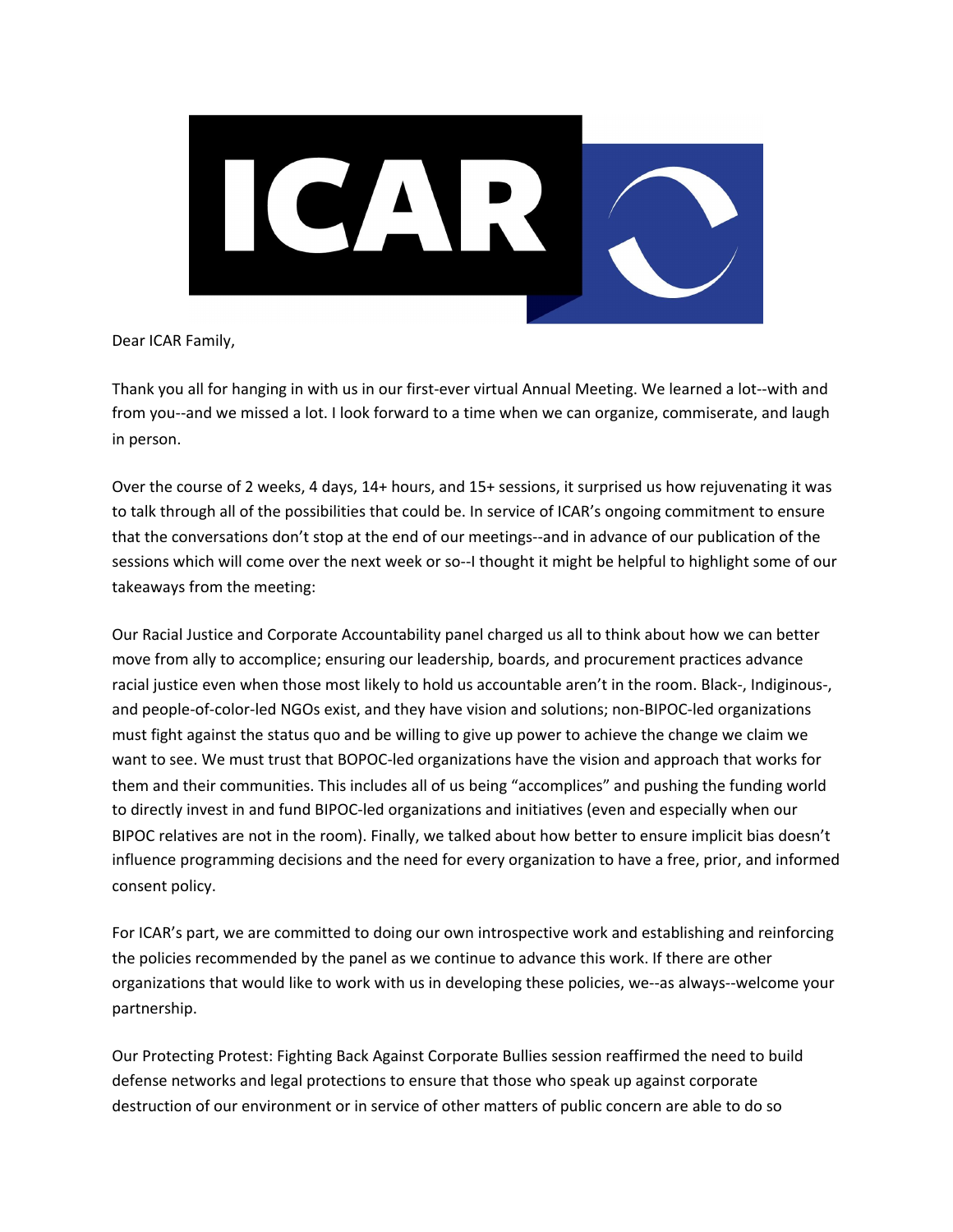without fear of a meritless lawsuit. And we talked about just how lonely and scary facing a SLAPP can be in isolation; solidarity is the only way we can effectively fight against these abuses of power.

Our Building a Just Transition for Worker and Climate Justice discussion and Sharan Burrow's keynote address underscored the pressing need to build a social floor that reflects the reality that:

- 1. There are no jobs on a dead planet;
- 2. Clean energy jobs can't undercut hard-won worker protections and must advance them; and
- 3. The populations most harmed by poor environmental stewardship are the communities most likely to be harmed by poor worker protections and an absence of racial justice.

We learned about advances in Germany and Denmark, how to rebut the false narratives around cost, and the value that is created when meaningful social contracts are honored.

Our panel on Corporate Capture laid bare both the challenge and the promise of addressing this grave threat to democracy that stands at the heart of both our racial justice and environmental justice imperatives—from American Legislative Exchange Council (ALEC)-sponsored legislation that disproportionately affects the BIPOC community and the fossil fuel industry's efforts to block environmental regulation on climate change, to the promise embodied in HR1 and provisions in the draft treaty on business and human rights to address this threat.

Our mandatory human rights due diligence (mHRDD) panel brought together experts from Uganda, the U.S., Mexico and the E.U. with consensus around the necessity that these laws be robust and effective, engage impacted communities throughout, and be measured exclusively on how they change corporate behavior on the ground, not whether they establish box-ticking exercises that continue to fail communities.

There were dozens of lessons as well from the breakout sessions, and lots of substantive work amongst an amazing community of researchers, advocates, lawyers, and activists that underscored this community's commitment to:

- Acknowledging the voluntary initiatives system is not working, and the need to insist on systems that center values, ownership, and governance;
- Ensuring academic institutions are providing the foundation students need to engage in this field concretely;
- Centering the most affected rights holders in our own jurisdictions and around the world, and bringing them in to the BHR space as experts in their own right, so that together we can build and advocate for structures that keep them safe and hold corporations accountable for harming their communities;
- Working collaboratively around upcoming legal battles from ongoing SLAPP suits to the Nestle Cargill Supreme Court Case to advance corporate accountability;